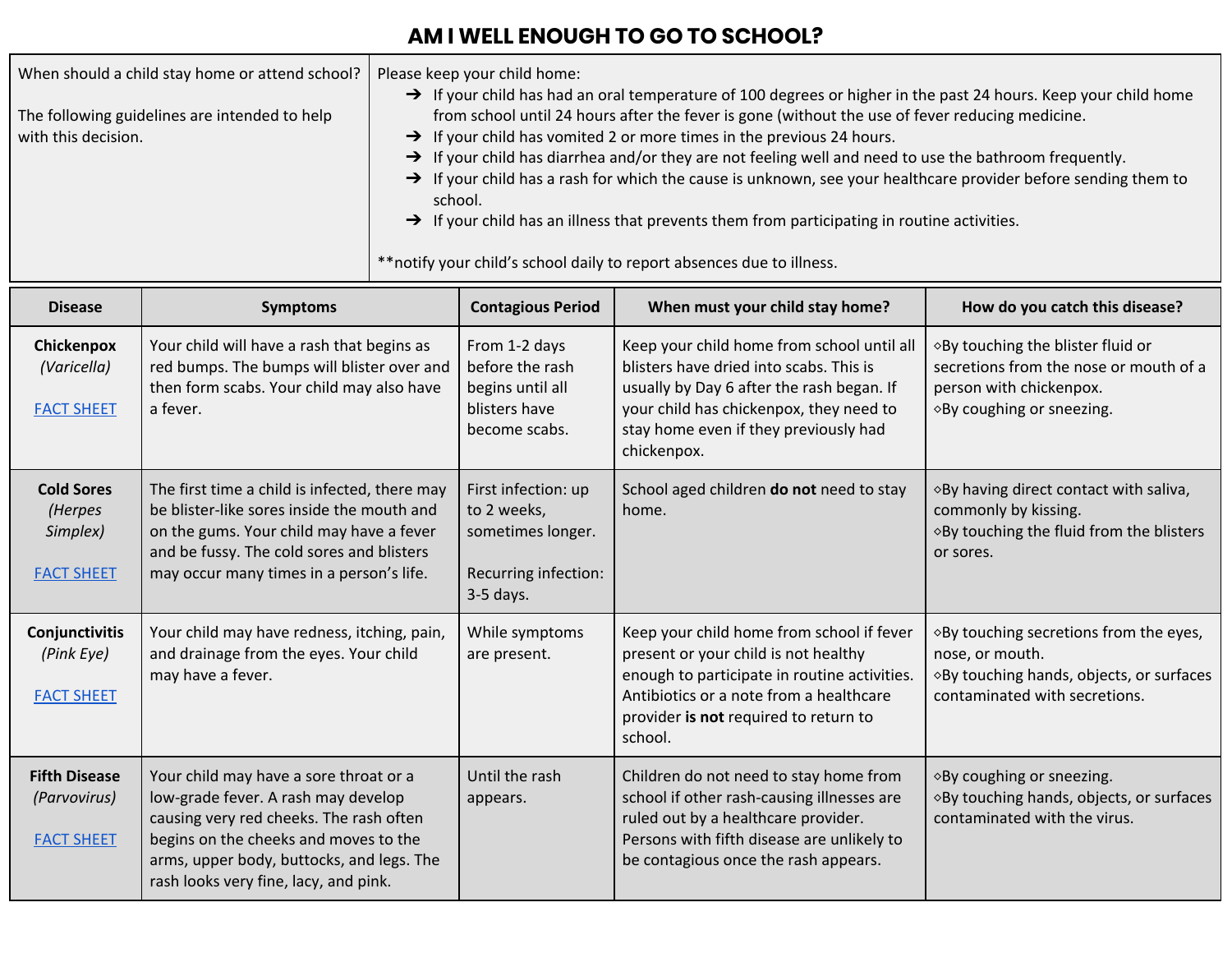| <b>Head Lice</b><br><b>FACT SHEET</b>               | Itching of the head and neck.<br>Look for:<br>◇Crawling lice in the hair<br>◇Eggs (nits) glued to the hair, often found<br>behind the back of the neck<br>◇Scratch marks on the head or back of the<br>neck at the hairline                             | Until treated with a<br>lice killing product.<br>*Recommended<br>treatment includes<br>using either a<br>store-bought or<br>prescription lice<br>killing product. | Your child does not need to stay home<br>from school, but it is recommended that<br>your child be treated for head lice.<br>*Your child should be encouraged to<br>avoid head-to-head contact with other<br>children.                                                                                                                                        | ◇By head-to-head contact.<br>◇ By sharing personal items that come in<br>contact with the head (combs, brushes,<br>hats, etc.).<br>*Lice do not jump or fly; they crawl and<br>can fall off the head. Head lice do not<br>live longer than 48 hours off the head<br>and can only lay eggs while on the<br>head. Lice do not spread to or from<br>pets. |
|-----------------------------------------------------|---------------------------------------------------------------------------------------------------------------------------------------------------------------------------------------------------------------------------------------------------------|-------------------------------------------------------------------------------------------------------------------------------------------------------------------|--------------------------------------------------------------------------------------------------------------------------------------------------------------------------------------------------------------------------------------------------------------------------------------------------------------------------------------------------------------|--------------------------------------------------------------------------------------------------------------------------------------------------------------------------------------------------------------------------------------------------------------------------------------------------------------------------------------------------------|
| Impetigo<br><b>FACT SHEET</b>                       | Your child may have sores on the skin. The<br>sores can produce a thick golden-yellow<br>discharge that dries, crusts, and sticks to<br>the skin. It usually begins at a break in the<br>skin and can start and can start near a cut<br>or insect bite. | Until sores are<br>healed or the<br>person has been<br>treated for at least<br>24 hours.                                                                          | Keep your child home from school if<br>impetigo is confirmed by your healthcare<br>provider.<br>Your child will need to stay home until 24<br>hours after treatment is started and the<br>sores are drying.                                                                                                                                                  | ◇ By touching the fluid from the sores.<br>◇ By touching contaminated objects<br>(clothes, bedding, towels, etc.).                                                                                                                                                                                                                                     |
| Influenza<br>(The Flu)<br><b>FACT SHEET</b>         | Your child may have chills, body aches,<br>fever, and a headache. Your child may also<br>have a cough, runny or stuffy nose, and a<br>sore throat. Illness may last up to 7 days.                                                                       | During the 24 hours<br>before and up to 7<br>days after the<br>illness begins.                                                                                    | Keep your child home from school until 24<br>hours after the fever is gone (without the<br>use of fever reducing medicine) and your<br>child is healthy enough for routine<br>activities.                                                                                                                                                                    | ◇By coughing or sneezing.<br>◇ By touching contaminated hands,<br>objects, or surfaces.                                                                                                                                                                                                                                                                |
| <b>Mono</b><br>(Mononucleosis)<br><b>FACT SHEET</b> | Your child may have a sore throat, swollen<br>glands, headache, fever, and sometimes a<br>rash. Your child may be very tired. Less<br>common problems include jaundice<br>(yellowing of the skin or eyes) and/or<br>enlarged spleen or liver.           | For several weeks<br>or longer.                                                                                                                                   | Children do not need to stay home if they<br>are healthy enough for routine activities.<br>Sports: Children with an enlarged spleen<br>should avoid contact sports until cleared<br>by their healthcare provider.                                                                                                                                            | ◇By kissing or sharing items<br>contaminated with saliva.                                                                                                                                                                                                                                                                                              |
| Ringworm<br>(Athlete's Foot)<br><b>FACT SHEET</b>   | Body - Flat, spreading, round, red shapes<br>(lesions) on the skin.<br>Feet - Patchy scaling or cracking of the skin<br>blisters. Itching is common.<br>Scalp - Begins as a small scaly patch on the<br>scalp and may cover more of the head.           | As long as you can<br>see the ringworm<br>on your child's skin.<br>Once rash starts<br>shrinking and<br>treatment has<br>begun, your child is<br>less contagious. | Keep your child home from school until<br>treatment has been started.<br>Activities: Limit gym, swimming, and other<br>close contact activities if the lesion cannot<br>be covered or until 72 hours after<br>treatment has begun.<br>Sports: Athletes should follow their<br>healthcare provider's recommendations<br>and the specific sports league rules. | ◇By touching the infected skin of a<br>person or pet (usually dogs and cats).<br>◇By sharing or touching contaminated<br>objects like hats, hair brushes, clothing,<br>furniture, shower stalls, swimming pool<br>decks, locker room benches, or floors.                                                                                               |